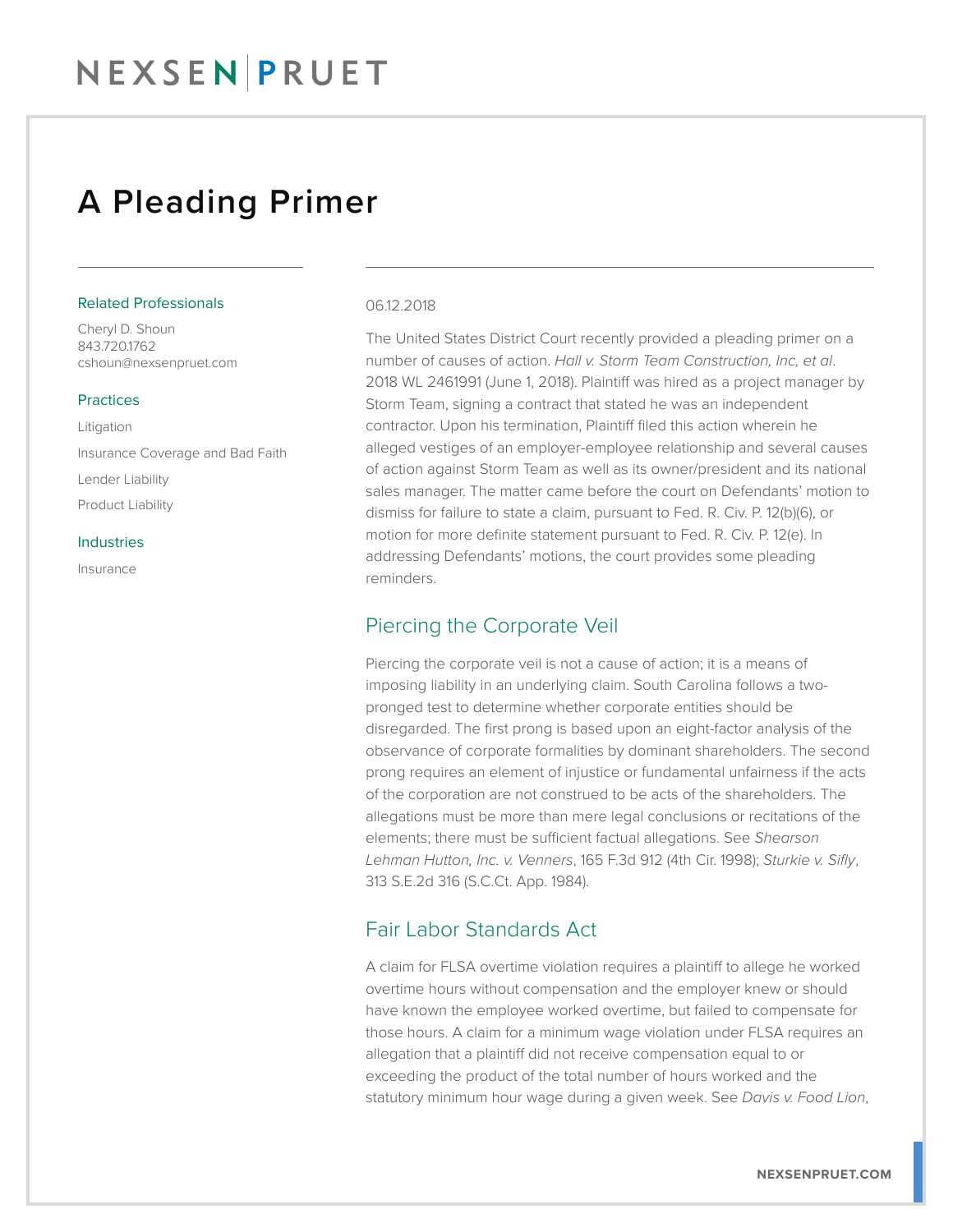# NEXSENPRUET

792 F.2d 1274 (4th Cir. 1986); *Blankenship v. Thurston Motor Lines, Inc.*, 415 F.2d 1192 (4th Cir. 1969).

## Breach of Contract Accompanied by Fraud

This cause of action requires factual allegations establishing three elements: (1) a breach of contract; (2) fraudulent intent relating to the breach of the contract and not merely to its making; and (3) a fraudulent act accompanying the breach. See *Harper V. Ethridge*, 348 S.E.2d 374 (S.C. Ct. App. 1986).

### **Conspiracy**

Civil conspiracy is defined as a combination of two or more persons, for the purpose of injuring the plaintiff, acting to cause plaintiff special damage. In order to survive dismissal, a clam for civil conspiracy must allege special damages – mere repetition of damages from another claim is insufficient. The special damages must be more than the damages alleged in other causes of action. Attorney's fees may constitute special damages, but only if different from attorneys' fees sought in other causes of action.

Pursuant to the intracorporate conspiracy doctrine, there cannot be a conspiracy within a corporation; a corporation cannot conspire with itself. Where, however, a plaintiff alleges that officers, directors, employees or agents of a corporation acted in furtherance of their personal interests and not the interests of the corporation, or they have acted outside the scope of their corporate authority, the court may recognize the personal stake exception to the intracorporate conspiracy doctrine. See 344 S.E. 2d 379 (S.C. Ct. App. 1986); *Hackworth v. Greywood at Hammett, LLC*, 682 S.E. 2d 871 (S.C. Ct. App. 2009).

### Conversion

Conversion is the unauthorized exercise of the right of ownership over goods or personal property belonging to another to the exclusion of the owner's rights. Generally, intangible rights are not the proper subject of a conversation claim. Money may be the subject of a conversion claim if it can be identified or there are determinate sums. See *Moseley v. Oswalds*, 656 S.E.2d 789 (S.C. 1990).

### Quantum Meruit

Also known as unjust enrichment, a claim for quantum meruit requires three elements: (1) plaintiff conferred a benefit to defendant (2) defendant knowingly and voluntarily accepted the benefit and (3) it was unjust for defendant to retain that benefit without paying its value.[1] See *Williams Carpet Contractors, Inc. v. Shelly*, 734 S.E. 2d 177 (S.C. Ct. App. 2012).

### Accounting

An accounting is an equitable action, proper only where a plaintiff has alleged there is no adequate remedy at law. Without an adequate remedy at law, an accounting may be granted where there is a need for enhanced discovery. The need for enhanced discovery will be recognized when defendant either has control over accounts or otherwise withholds information needed by plaintiff to determine an amount owed. If the information sought by plaintiff can be